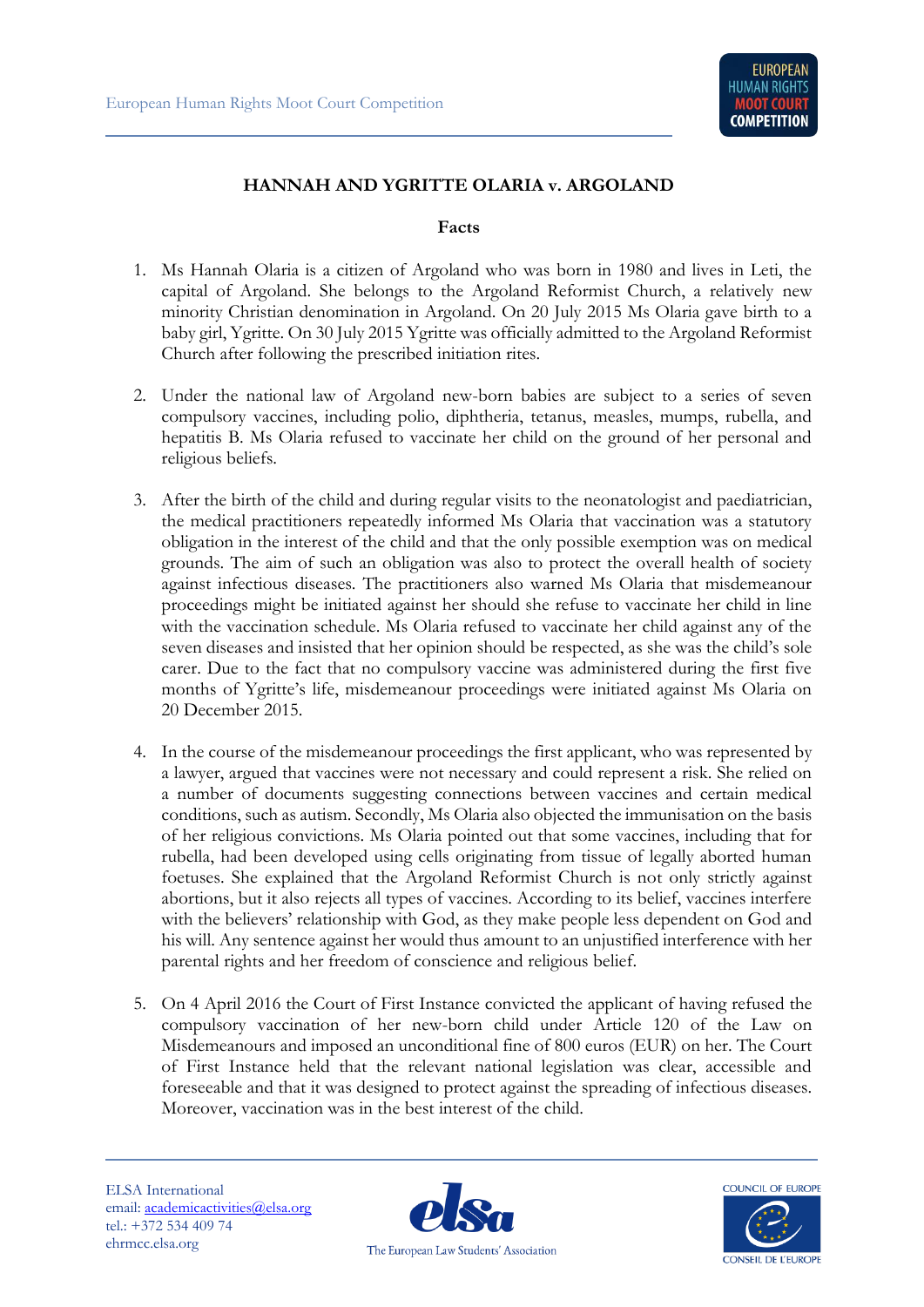- 6. The applicant complained to the Court of Appeal, arguing that the lower court did not sufficiently examine the facts of the case, did not perform a proportionality analysis and automatically applied the law. She insisted that upholding her conviction would amount to a violation of her rights guaranteed under the European Convention on Human Rights.
- 7. Before one of the hearings before the Court of Appeal, the representative of the Public Administration Agency, who initiated the proceedings, whispered to his assistant that this case "should be fun" as it was brought by "one of those bio-mothers". He did not notice that his microphone was on and the statement was heard in the hearing room. The judge laughed at the remark, however, he asked the representative to apologise to the applicant for his inappropriate comment. In line with the national legislation, the applicant complained about the judge's impartiality to the chamber of judges of the Court of Appeal. Her complaint was rejected on the same day as unfounded. No reasons justifying the conclusion that the judge was biased were established. No further appeal against this decision was possible.
- 8. On 16 November 2016 the Court of Appeal upheld the first-instance judgment, endorsing the reasoning of the Court of First Instance. It added that Ms Olaria's parental rights had to be balanced against the right of the child to the enjoyment of the highest attainable standard of health and that the State was obliged to take appropriate measures to combat infectious diseases. As for an exemption from vaccination on the basis of her religious beliefs, the Court of Appeal noted that no such exemption was allowed under the national legislation. In addition, there did not exist any scientific evidence that would support the applicant's concerns.
- 9. On 12 April 2017 the Supreme Court upheld the findings of the Court of Appeal.
- 10. On 20 April 207, the applicant herself, on her own behalf and the child's, lodged a civil claim under Article 1 of the Anti-Discrimination Act, alleging discrimination on the grounds of the applicants' religious beliefs. Both applicants were represented by a lawyer. They argued that even though the only exception to the compulsory vaccination under the Law on Misdemeanours related to medical reasons, the religious objections should have been taken into account on the basis of Constitution and the Anti-Discrimination legislation. The latter included a general prohibition of discrimination, in line with Protocol No. 12 of the European Convention on Human Rights, thus providing a broader protection of the applicants' rights. They argued that by disregarding the applicants' religious beliefs, by sentencing Ms Olaria to a fine of 800 EUR, and by subjecting Ygritte to a legal coercion to undergo vaccination, the applicants were discriminated against on the basis of their religion. The applicants also pointed at the legislation and case-law of some other countries which admit the possibility to raise religious objections against compulsory vaccination. They further argued that the comments made before one of the hearings of the Court of Appeal and the reaction of one of the judges, were a clear indication that prejudice and negative stereotypes played a role in the misdemeanour proceedings.
- 11. The applicants' claim was upheld by the Court of First Instance on 28 June 2017. The Court of First Instance concluded that the automatic application of the legal provisions relevant

ELSA International email: [academicactivities@elsa.org](mailto:academicactivities@elsa.org) tel.: +372 534 409 74 ehrmcc.elsa.org



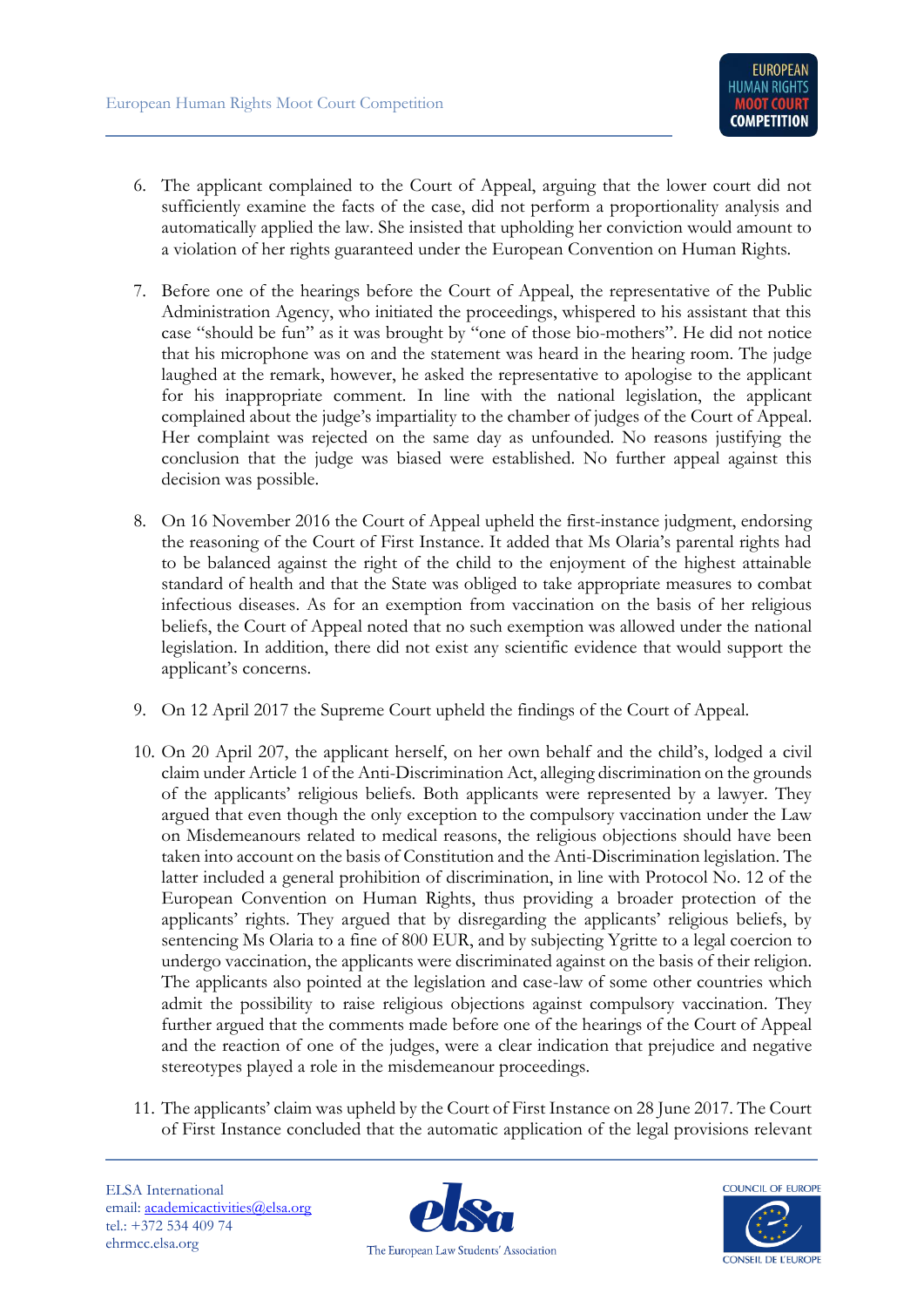to infectious diseases without sufficient analysis of the applicants' religious beliefs amounted to a prohibited discrimination under Article 1 of the Anti-Discrimination Act. It further stated that the fact that the law did not allow for exemption on religious grounds was equally problematic, undermining the neutrality of the law and practice. The court also noted that the Argoland legislation did not provide any responsibility of the State in case of any negative side-effects or possible long-term health impact on the child as a consequence of the compulsory vaccination. On the contrary, the State transferred to parents the obligation to bear any potential moral or financial harm incurred by the child as a consequence of vaccinations.

- 12. The court referred to a comparative law where such exemptions could be granted on religious grounds. It also concluded that the aim of the law, that is the protection of the society against infectious diseases, could be achieved, among others, by a legal provision that children without certain vaccines could be let off school during outbreaks of the disease in question.
- 13. On 2 September 2017 the Court of Appeal overturned the lower court's judgment. It held that the medical practitioners and the courts acted in accordance with domestic law. It was of an utmost importance to protect society against the spreading of infectious diseases. Moreover, the rights of the child and the principle of the best interest of the child were of a higher importance than the mother's rights under Article 8 and Article 9 of the European Convention on Human Rights. The court further opined that the obligation to undergo compulsory immunisation did not amount to discrimination on any protected ground. All citizens were equally obliged to allow immunisation of their children and subject to misdemeanour proceedings in case of non-compliance. The misdemeanour proceedings against the first applicant had been conducted in accordance with the law. The comments and reactions before one of the hearings did not affect in any way the adjudication of the case.
- 14. On 10 September 2017 the applicants lodged an application with the European Court of Human Rights, alleging violation of their rights under the European Convention on Human Rights.

## **Law**

- 15. Argoland is a member state of the Council of Europe. It has ratified the European Convention on Human Rights, all its Protocols as well as the Council of Europe European Social Charter (Revised), the European Convention on the Exercise of Children's Rights, and the Convention on Human Rights and Biomedicine. It has also ratified all major United Nations human rights treaties. Argoland has signed an association agreement with the European Union.
- 16. The Argoland Reformist Church is a branch of a Christian Reformist Church movement. In 2016 it had been recognised as an official church in eight Council of Europe member States. It was founded in Europe at the beginning of the 1980s and spread to Argoland in 2001 when it sought recognition of legal personality but was refused, as it did not satisfy



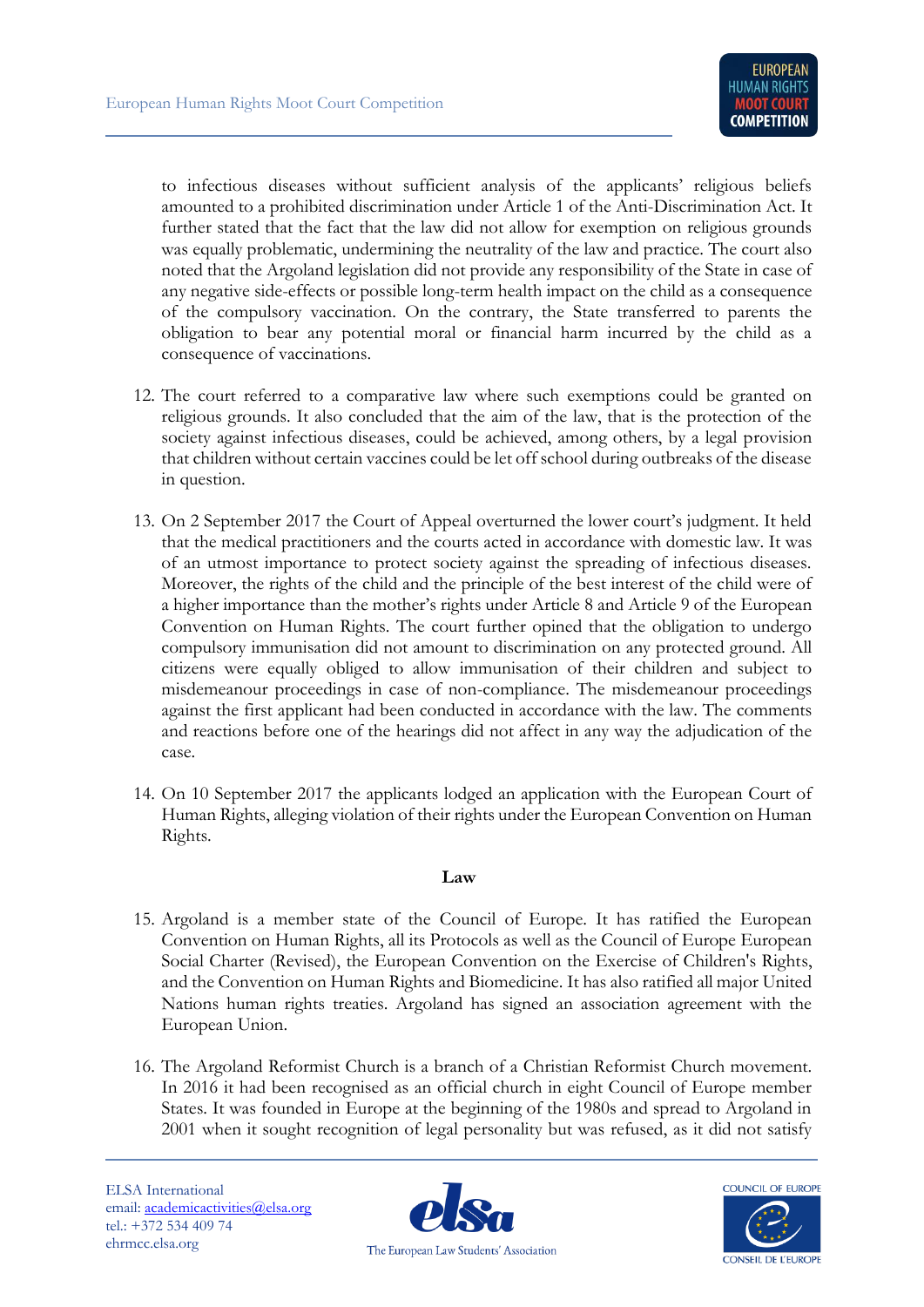the minimum requirement of 20 years' existence on Argoland territory. It has its own distinctive doctrine and its members are required to follow specified religious rituals in private and publicly. One of the main stances that distinguish the Argoland Reformist Church from the other movements is a certain scepticism towards the scientific advances, proclaiming these to work against the will of God. Some pastors of this church have been vocal in newspapers and other media, preaching against abortions and vaccinations of children.

17. The Argoland judicial system consists of three levels of courts which have jurisdiction to consider civil, criminal, and administrative matters - the courts of first instance, the courts of appeal and the Supreme Court. After the adoption of a final judgment by the Supreme Court, no further appeal is possible. The Supreme Court has no competence *ratione materiae* over civil actions prescribed under special legislation such as the Anti-Discrimination Act.

## 18. Argoland Constitution:

Article 11: Everyone shall enjoy rights and freedoms, regardless of race, colour, gender, language, religion, political or other conviction, national or social origin, property, birth, education, social status or other characteristics. All persons shall be equal before the law.

Article 20: Freedoms and rights may only be restricted by law in order to protect the freedoms and rights of others, the legal order, and public morals and health.

Any restriction of freedoms or rights shall be proportionate to the nature of the need to do so in each individual case.

- 19. The Act on Protection from Infectious Diseases prescribes seven vaccines that are compulsory for children, i.e. polio, diphtheria, tetanus, measles, mumps, rubella, and hepatitis B. It also includes a specified vaccine schedule spread out for the first 18 months of the life of the child to be observed by parents and other carers. Immunisation may be postponed or not administered to a child on medical grounds. In this case, the child's state of health will be examined by a special committee which may adopt a recommendation not to vaccinate the child. The Public Administration Agency initiates misdemenour proceedings if compulsory vaccination is refused and not administered in accordance with the vaccine schedule.
- 20. Article 120 of the Law on Misdemeanours sanctions the child's parents or carers for noncompliance with the compulsory vaccination with a fine of 800 EUR.
- 21. Article 1 of the Anti-Discrimination Act prohibits discrimination in the enjoyment of any right provided by law on any ground such as sex, race, colour, language, religion, political or other opinion, national or social origin, association with a national minority, property, birth or other status.